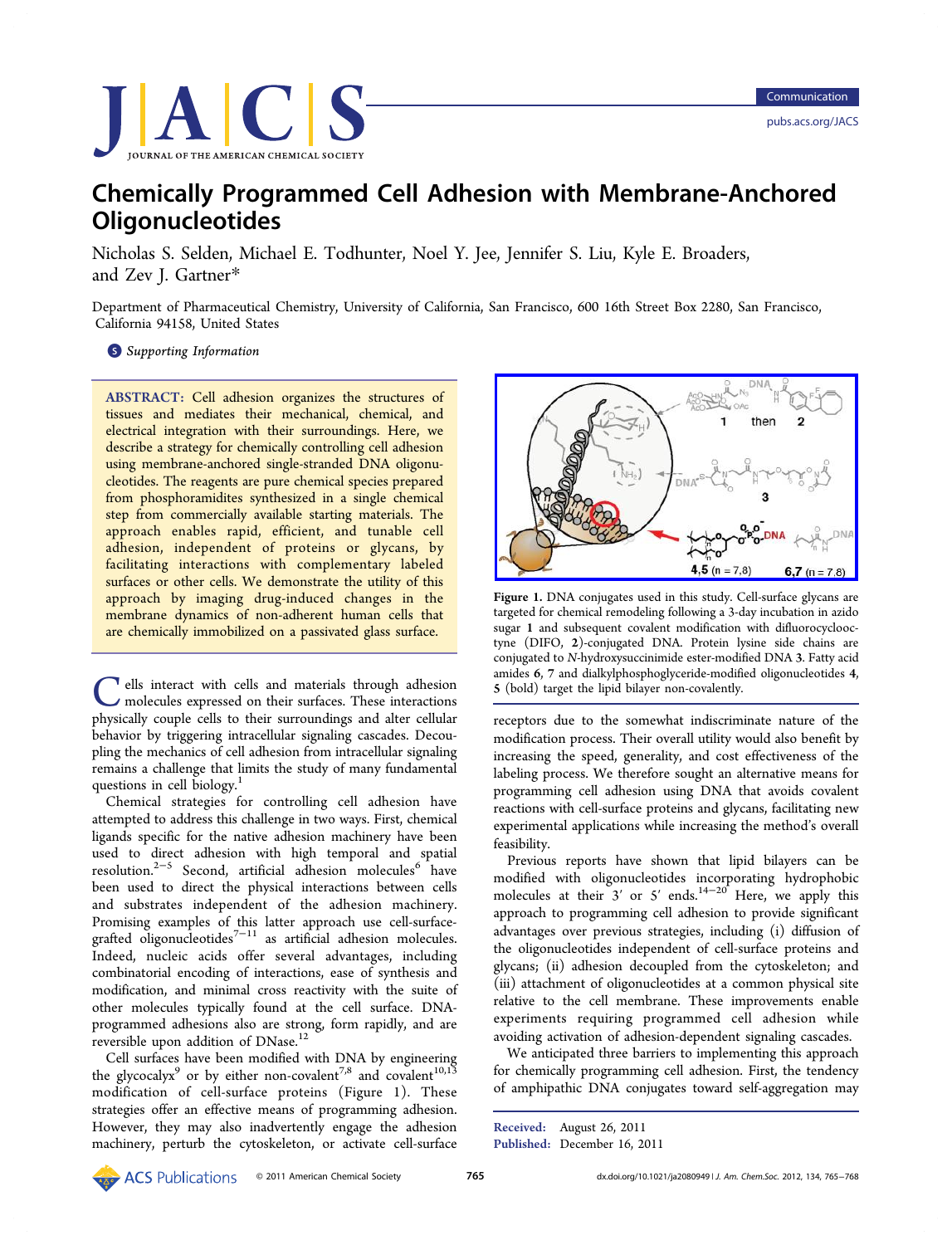interfere with their partitioning into the cell surface. Second, steric hindrance from a 20+ nm thick glycocalyx may prevent access of membrane-bound oligonucleotides to complementary labeled surfaces. Third, improper control of the extent of labeling may alter cellular viability, growth, or behavior by disrupting membrane integrity or mechanics.

To address these concerns, we first prepared oligonucleotides conjugated to a  $C_{18}$  dialkylphosphoglyceride (5,  $n = 8$ ) and assayed their ability to partition into cell membranes of Jurkat T-lymphocytes using flow cytometry (Figure 2A). This



Figure 2. [Incorporation of oliognucleotides to cell surfaces. \(A\)](http://pubs.acs.org/action/showImage?doi=10.1021/ja2080949&iName=master.img-001.jpg&w=234&h=230) Scheme for labeling and selectively quantifying cell-surface oligonucleotides by flow cytometry. (B) Median fold fluorescence increase (MFI) of Jurkat cells labeled with DNA. (C) Extent of cell surface modification by  $1/2$ , 3, and 4 ( $n = 7$ ) across four different cell types. (D) Time course for cell surface modification with 4 ( $n = 7$ ). (E) Concentration dependence of cell-surface labeling by 4 ( $n = 7$ ).

modification was previously reported to be stable in liposomes and is easily coupled to the 5′ end of oligonucleotides via the phosphoramidite (Supporting Information (SI), Scheme S1).<sup>17</sup> Although we observed some oligonucleotides incorporating into cell surfaces, t[he extent of incorporation was insufficien](#page-3-0)t [to](#page-3-0) mediate cell−cell or cell−surface adhesion (Figure 2B). Neither increasing the concentration of modified DNA, the temperature, nor the duration of incubation resulted in substantial increases in membrane incorporation (SI, Figure S1).

We hypothesized that the low efficiency of cell-surface modification was due to the anticipated [slow exchang](#page-3-0)e between aggregated and solvated the lipid-modified oligonucleotides. However, attempts to destabilize aggregates by adding lipid− DNA solutions containing 50% ethanol or lacking salt did not lead to increased labeling (SI, Figure S1). We also explored oligonucleotides 6 and 7 incorporating single acyl chains, as they are predicted to excha[nge more rapid](#page-3-0)ly between solution and membrane-bound forms.<sup>16</sup> However, these oligonucleotides appeared unstable on the cell surface, as we were unable to detect the DNA conjugate[s b](#page-3-0)y flow cytometry (Figure 2B).

In examining the physical properties of diacylphosphoglycerides, structurally similar  $C_{18}$  and  $C_{16}$  phospholipids differ significantly with respect to their kinetics of membrane exchange, $2^1$  suggesting that even slightly shorter alkyl chains might dramatically improve the rate of partitioning out of aggregate[s](#page-3-0) without significantly affecting retention in cell membranes. Indeed, several reports have described  $C_{16}$  lipids or unsaturated  $C_{18}$  lipids with similar physical properties as effective modifications for directing the partitioning of polymers into cell surfaces.<sup>22,23</sup>

Consistent with these studies, we found that  $C_{16}$ dialkylphosphoglyceride-m[odifi](#page-3-0)ed oligonucleotide 4 rapidly incorporated into Jurkat cell membranes (Figure 2B). Even after repeatedly washing the membranes with phosphatebuffered saline (PBS) containing 1% serum, we observed only minor reductions in cell-surface 4-DNA. Trypsin treatment did not affect the degree of incorporation, a significant advantage of this approach when working with adherent cells such as HeLa, mouse embryonic fibroblast (MEF), or MCF-10A lines (Figure 2C). Additionally, labeling was rapid (Figure 2D) and dose dependent (Figure 2E). Finally, we assayed the lifetime of the cell-surface DNA by flow cytometry and found that on Jurkat cell surfaces, DNA decayed to 86% of its initial concentration by 160 min at 25 °C and to 67% of its initial concentration over the same time period at 37 °C. These values were similar to those measured for protein or glycan-modified cell surfaces (SI, Figure S3).

Oligonucleotides modified with 2 and 3 react w[ith](#page-3-0) [functional](#page-3-0)ity present throughout the cell surface. However, 4 modified oligonucleotides are predicted to only localize proximal to the cell membrane, where steric hindrance from the glycocalyx may limit accessibility to complementary labeled surfaces. We therefore compared the ability of 3- and 4 modified cell surfaces to adhere to complementary labeled surfaces. We first prepared DNA-modified glass by reacting 5′ amino-terminated oligonucleotides with aldehyde-coated microscope slides by reductive amination. Subsequent reduction of unreacted aldehyde with  $NaBH<sub>4</sub>$  and passivation with Sigmacote then Pluronic F108 provided a non-adhesive surface. We then prepared populations of Jurkat cells labeled with a complementary 20mer strand anchored to proteins through 3 or to the cell membrane through 4. Finally, we compared the ability of 3- and 4-labeled cells to adhere to the DNA-labeled glass. Cells labeled with the 4-conjugated 20mer strand did not significantly adhere to the glass surface, whereas 3-labeled cells showed significant adhesion despite similar absolute numbers of oligonucleotides at the cell surface (Figure 3A).

We attributed these differences in cell adhesion to steric hindrance caused by the cells' dense glycocal[yx](#page-2-0). We therefore reasoned that the addition of  $poly(dT)$   $(dT = desxythymidine)$ linkers between the 20mer sequence and the lipid anchor, a modification that is easily introduced on a DNA synthesizer, might extend the adhesive 20mer region beyond the glycocalyx, thereby increasing the adhesive capacity of labeled cells. To test this idea, we synthesized a series of oligonucleotides incorporating 20, 40, 60, or 80 thymine nucleotides between the 20mer sequences and the lipid anchor and tested their ability to direct adhesive interactions between labeled cells and complementary labeled surfaces. We found a sharp transition in adhesive capacity between the oligonucleotides incorporating 40 and 60 thymine nucleotides (Figure 3A). Several reports have estimated the contribution of each single dT to the contour length of poly(dT) to be, on a[ve](#page-2-0)rage, 5.2  $\AA$ <sup>24</sup> This would be consistent with the notion that the glycocalyx reduces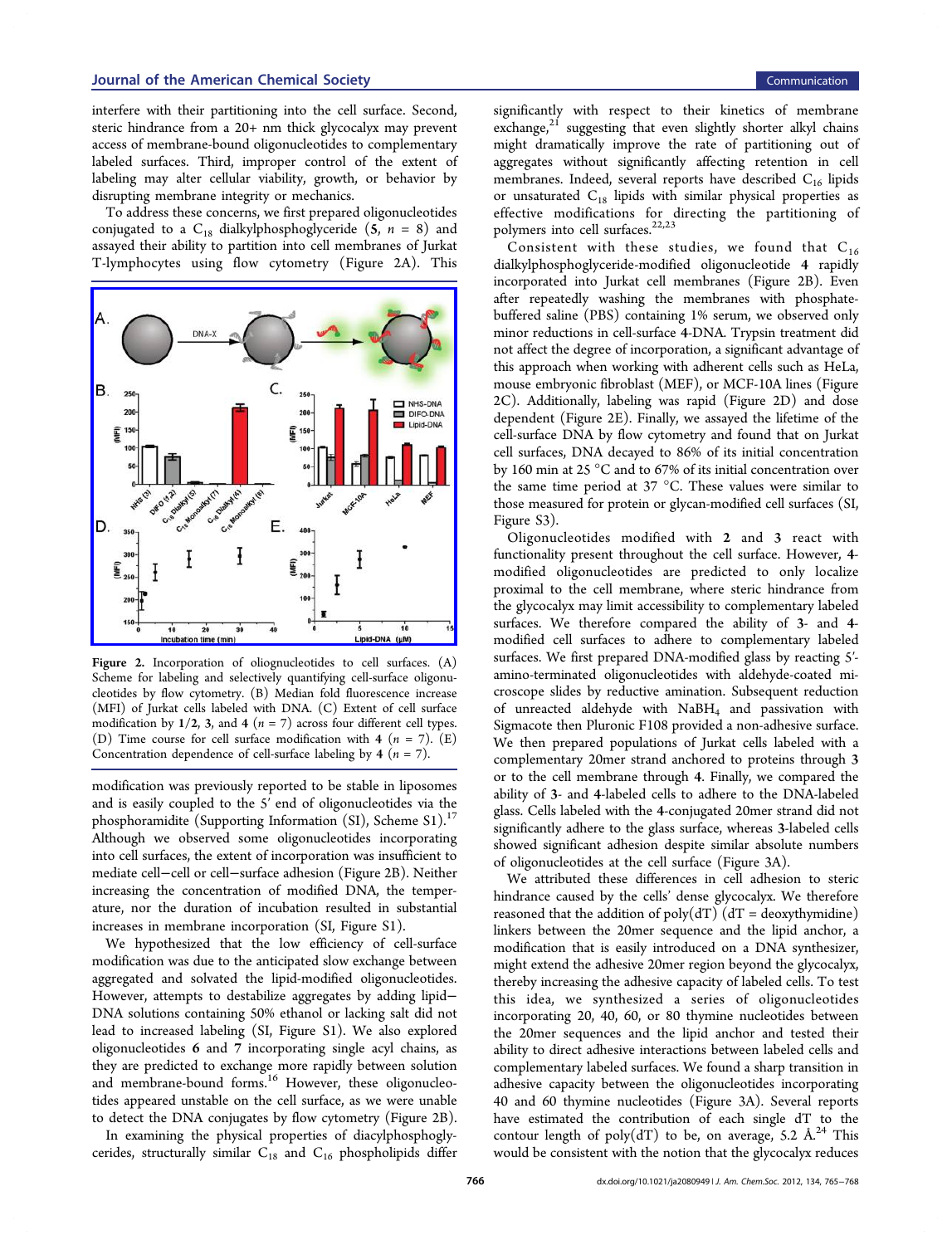<span id="page-2-0"></span>

Figure 3. Chemical control of cellular adhesion by 4-DNA. (A) Jurkat cells bearing a 60- or 80 mer poly $(dT)$  linker had considerably more cell-surface adhesion than cells with shorter linkers. (B) The indicated cell type bearing 4-modified DNA incorporating 80mer poly(dT) linkers was assembled with a 100× excess of a complementary labeled population of Jurkat cells and then analyzed by flow cytometry. Assembly efficiency is reported as the fraction of minority cells associated with at least one majority cell. A fluorescence activated cell sorting (FACS)-purified cell cluster imaged by confocal fluorescence microscopy is shown to the right.

access to 20mer sequences that are incapable of extending between 20 and 30 nm above the cell membrane.

Utilizing the 80mer poly(dT) linker, we measured the degree to which 4-modified DNA could program the self-assembly of complementary labeled populations of Jurkat cells. We observed nearly quantitative formation of chemically programmed cell−cell adhesions after 10 min of mixing (Figure 3B).<sup>12</sup> Similar results were obtained with adherent MCF-10A, MEF, and HeLa cells.

T[o](#page-3-0) be useful in subsequent experiments, populations of DNA-labeled cells must retain high viability and normal

proliferative capacity. We found that the viability of Jurkat cells labeled with 4-modified 100mer oligonucleotides approached or exceeded 90%-similar to controls treated with PBS alone and to cells labeled by glycan engineering or direct conjugation to lysine side chains (SI, Figure S4A). We also measured cell proliferation in labeled cell populations using the resazurin assay. Jurkat cells showed n[o differences in](#page-3-0) their rate of proliferation after being modified with 4. Similar results were obtained with MCF-10A, HeLa, and MEF cells (SI, Figure S4C).

As described previously, an advantage of this ap[proach to](#page-3-0) [prog](#page-3-0)ramming cell adhesion is the potential to decouple adhesion from both the cytoskeleton and cell-surface proteins and glycans. This facilitates imaging of non-adherent cells that undergo rotations and translation in the  $x$ ,  $y$ , and  $z$  directions, but that change their morphology and polarity upon interaction with adhesive surfaces.<sup>1</sup> To image the membrane dynamics of non-adherent cells, we envisioned a strategy in which 4 modified cells were ch[em](#page-3-0)ically immobilized on passivated glass surfaces by grids of  $5-7 \mu m$  spots bearing complementary DNA sequences. On the basis of previous reports, we anticipated that chemical immobilization through such small  $DNA$  patches would be minimally perturbing $3$  but still facilitate imaging and allow for the addition and removal of smallmolecule drugs.

To test the feasibility of the approach, we first confirmed that the morphology of 4-modified cells was similar to that of unmodified cells when imaged in suspension over glass (SI, Supplementary Movie S5). We next prepared small, 5-7  $\mu$ m patches of DNA on passivated glass surfaces using a BioFo[rce](#page-3-0) [Nano eNabler and confir](#page-3-0)med the presence of DNA on the surface by annealing a fluoroscein isothiocyanate-labeled complementary strand (SI, Figure S6). We also confirmed that Jurkat cells were unable to interact with the passivated glass surface (SI, Supplementa[ry Movies S7\).](#page-3-0) Jurkat cells bearing 4 modified complementary sequences were immobilized on these patches [by DNA hybridization \(F](#page-3-0)igure 4A). Time-lapse imaging revealed a population of cells heterogeneous with respect to cell shape that was changing on the minute time scale (Figure 4B,D,E and SI, Supplementary Movie S8). Interest-



Figure 4. Imaging the membrane dynamics of T-lymphocytes. (A) A representative field of Jurkat cells arrayed on 5-7  $\mu$ m spots. (B) Time-lapse i[mages illustrating the dynamics of a single immobilized Jurkat cll. \(C\) P/I-treated Jurkat cells are more homogeneous with respect to cell shape bu](http://pubs.acs.org/action/showImage?doi=10.1021/ja2080949&iName=master.img-003.jpg&w=497&h=176)t have increased membrane microspikes (arrows). (D) Trajectories of maximum cell width for representative cells of high and low membrane dynamics. (E) Population-level analysis of maximum width for cells treated with or without P/I. (F) Population-level analysis of microspike dynamics over 15 min for cells treated with or without P/I.